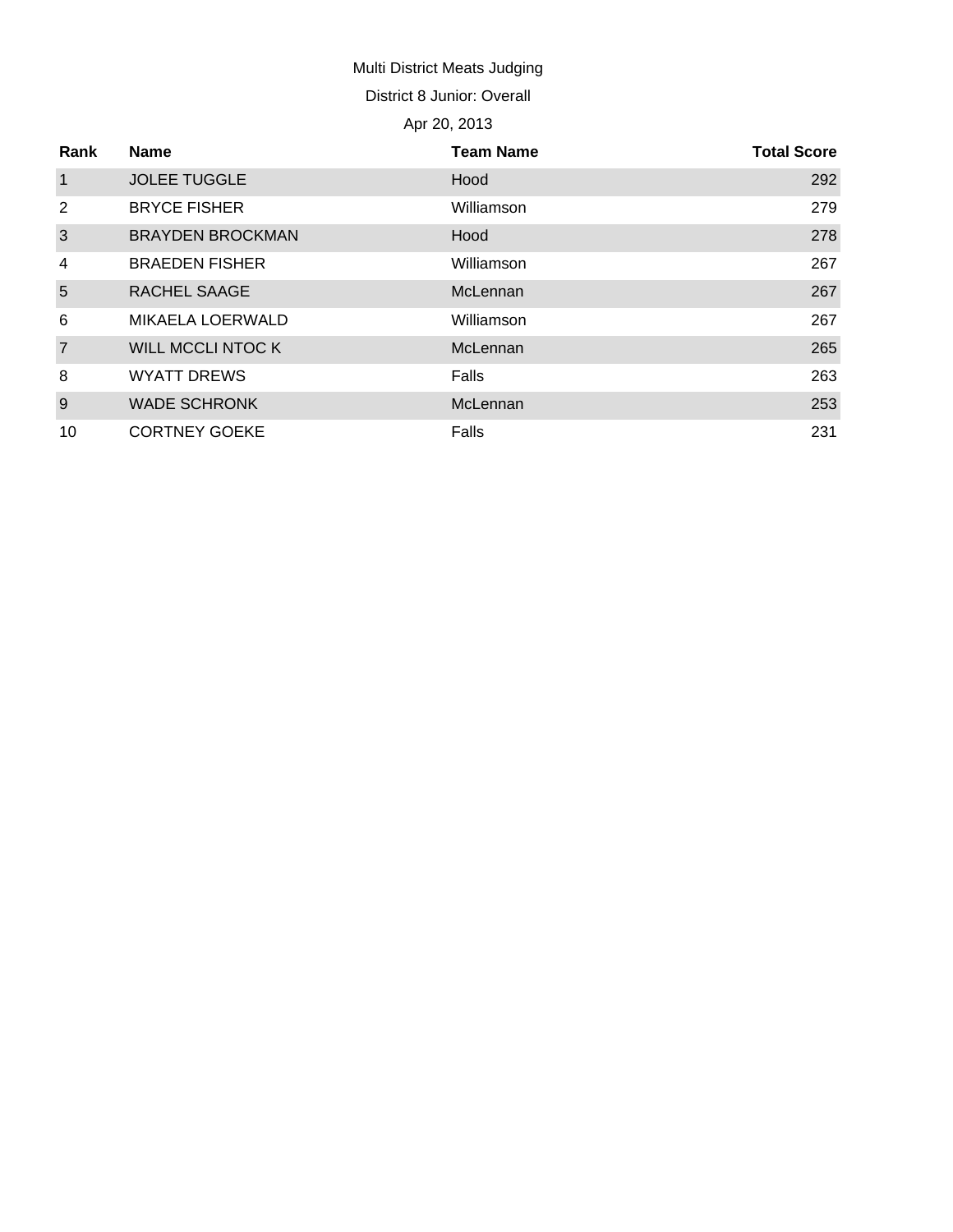## Apr 20, 2013 Multi District Meats Judging

#### **District 8 Junior: Overall**

| <b>Williamson</b>       |                | Team Score: 813 | Team Rank: 1 |
|-------------------------|----------------|-----------------|--------------|
| <b>BRYCE FISHER</b>     | $\overline{2}$ | 279             |              |
| <b>BRAEDEN FISHER</b>   | 4              | 267             |              |
| MIKAELA LOERWALD        | 6              | 267             |              |
| <b>McLennan</b>         |                | Team Score: 785 | Team Rank: 2 |
| RACHEL SAAGE            | 5              | 267             |              |
| WILL MCCLI NTOC K       | $\overline{7}$ | 265             |              |
| <b>WADE SCHRONK</b>     | 9              | 253             |              |
| <b>Hood</b>             |                | Team Score: 570 | Team Rank: 3 |
| <b>JOLEE TUGGLE</b>     |                | 292             |              |
| <b>BRAYDEN BROCKMAN</b> | 3              | 278             |              |
| <b>Falls</b>            |                | Team Score: 494 | Team Rank: 4 |
| <b>WYATT DREWS</b>      | 8              | 263             |              |
| <b>CORTNEY GOEKE</b>    | 10             | 231             |              |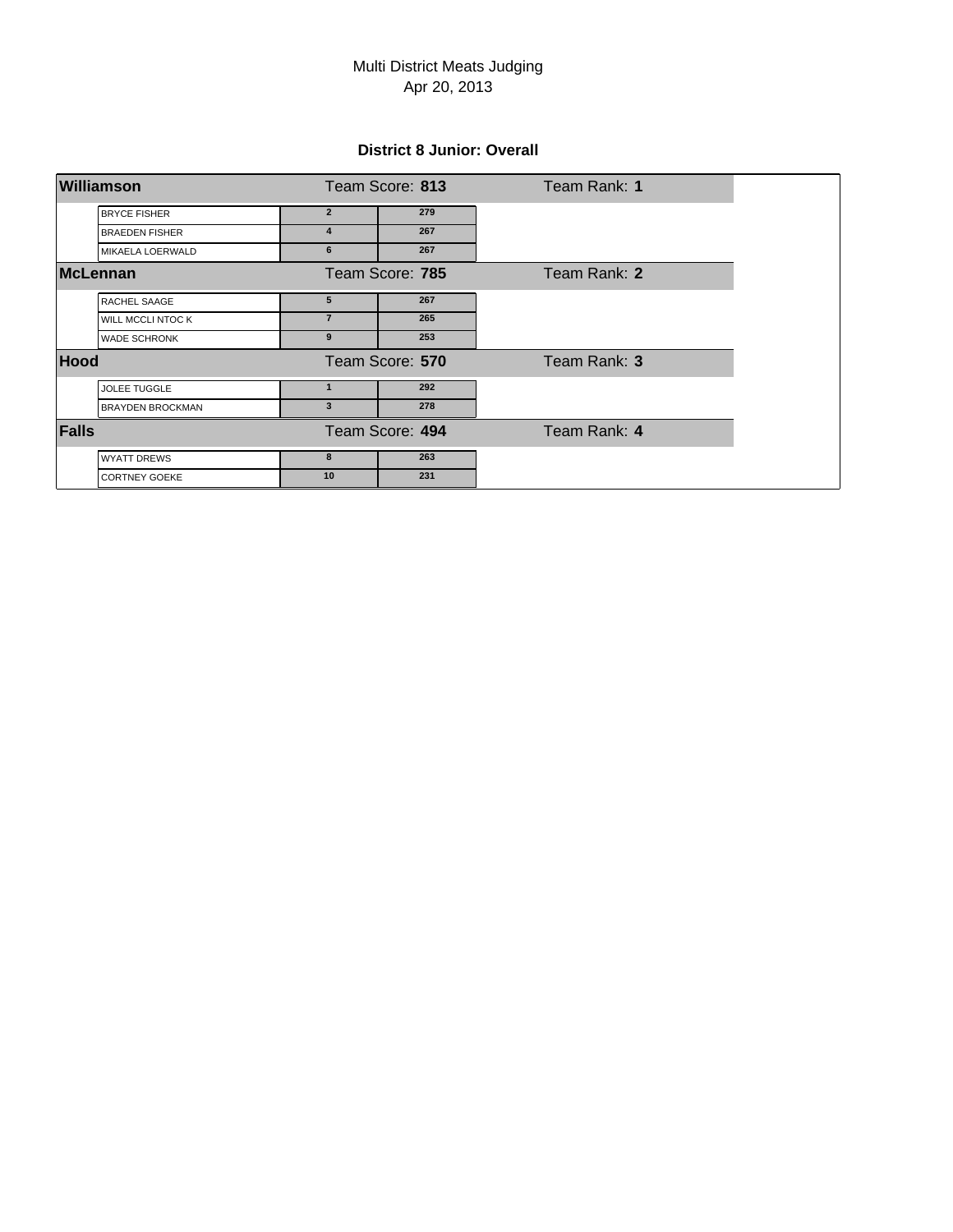## Multi District Meats Judging

#### District 8 Intermediate: Overall

# Apr 20, 2013

| Rank            | <b>Name</b>             | <b>Team Name</b> | <b>Total Score</b> |
|-----------------|-------------------------|------------------|--------------------|
| 1               | <b>BAILEY TETER</b>     | McLennan         | 602                |
| 2               | <b>STEPHANI SCHRONK</b> | McLennan         | 597                |
| 3               | Tanner Thompson         | Williamson       | 591                |
| $\overline{4}$  | <b>TUCKER TILTON</b>    | Johnson          | 580                |
| 5               | <b>KLAY DAVIS</b>       | Williamson       | 578                |
| $6\phantom{1}6$ | <b>ANNA CARLOCK</b>     | Johnson          | 575                |
| 7               | <b>REUBEN SAAGE</b>     | McLennan         | 571                |
| 8               | <b>CATE MCCLINTOCK</b>  | McLennan         | 567                |
| 9               | <b>KYLE PARKER</b>      | Williamson       | 546                |
| 10              | <b>ABIGAIL HALLMARK</b> | Williamson       | 543                |
| 11              | SAMANTHA BARNETT        | Williamson       | 511                |
| 12              | <b>LEEANN BLACKWOOD</b> | Johnson          | 427                |
| 13              | <b>CAISLEY GOEKE</b>    | Falls            | 425                |
| 14              | <b>BREANNE HAVINS</b>   | Williamson       | 422                |
| 15              | <b>COLTON JACKSON</b>   | Falls            | 394                |
| 16              | PEYTON WOOD             | Williamson       | 349                |
| 17              | <b>PAYDON FENN</b>      | Johnson          | 332                |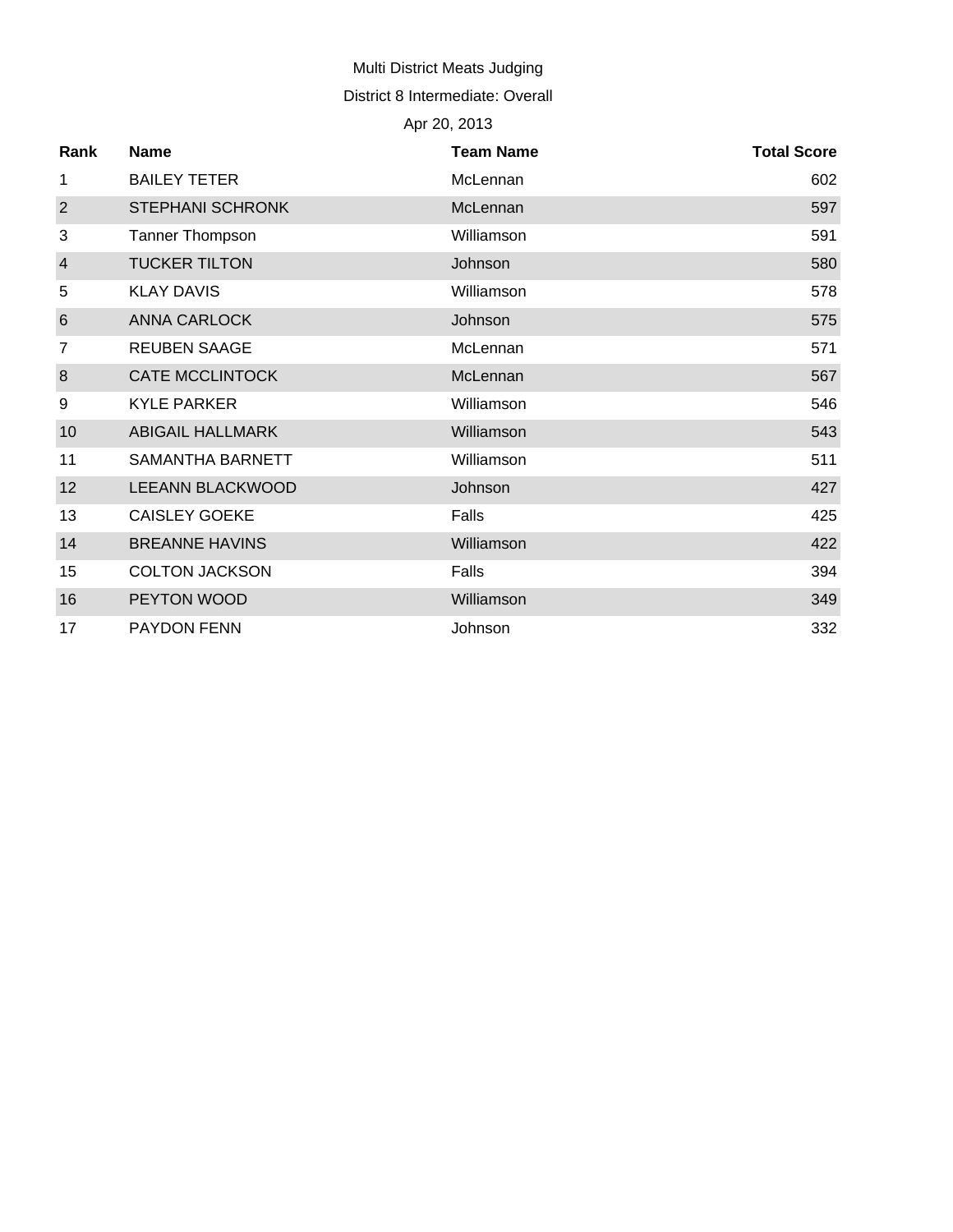## Apr 20, 2013 Multi District Meats Judging

#### **District 8 Intermediate: Overall**

| <b>McLennan</b>         | Team Score: 1770        |                  | Team Rank: 1 |
|-------------------------|-------------------------|------------------|--------------|
| <b>BAILEY TETER</b>     | $\mathbf{1}$            | 602              |              |
| <b>STEPHANI SCHRONK</b> | $\overline{2}$          | 597              |              |
| <b>REUBEN SAAGE</b>     | $\overline{7}$          | 571              |              |
| <b>CATE MCCLINTOCK</b>  | 8                       | 567              |              |
| Williamson              |                         | Team Score: 1715 | Team Rank: 2 |
| Tanner Thompson         | $\mathbf{3}$            | 591              |              |
| <b>KLAY DAVIS</b>       | 5                       | 578              |              |
| <b>KYLE PARKER</b>      | $\boldsymbol{9}$        | 546              |              |
| <b>ABIGAIL HALLMARK</b> | 10                      | 543              |              |
| <b>Johnson</b>          | Team Score: 1582        |                  | Team Rank: 3 |
| <b>TUCKER TILTON</b>    | $\overline{\mathbf{4}}$ | 580              |              |
| ANNA CARLOCK            | 6                       | 575              |              |
| LEEANN BLACKWOOD        | 12                      | 427              |              |
| PAYDON FENN             | 17                      | $\frac{1}{332}$  |              |
| <b>Williamson</b>       |                         | Team Score: 1282 | Team Rank: 4 |
| SAMANTHA BARNETT        | 11                      | 511              |              |
| <b>BREANNE HAVINS</b>   | 14                      | 422              |              |
| PEYTON WOOD             | 16                      | 349              |              |
| <b>Falls</b>            |                         | Team Score: 819  | Team Rank: 5 |
| <b>CAISLEY GOEKE</b>    | 13                      | 425              |              |
| <b>COLTON JACKSON</b>   | 15                      | 394              |              |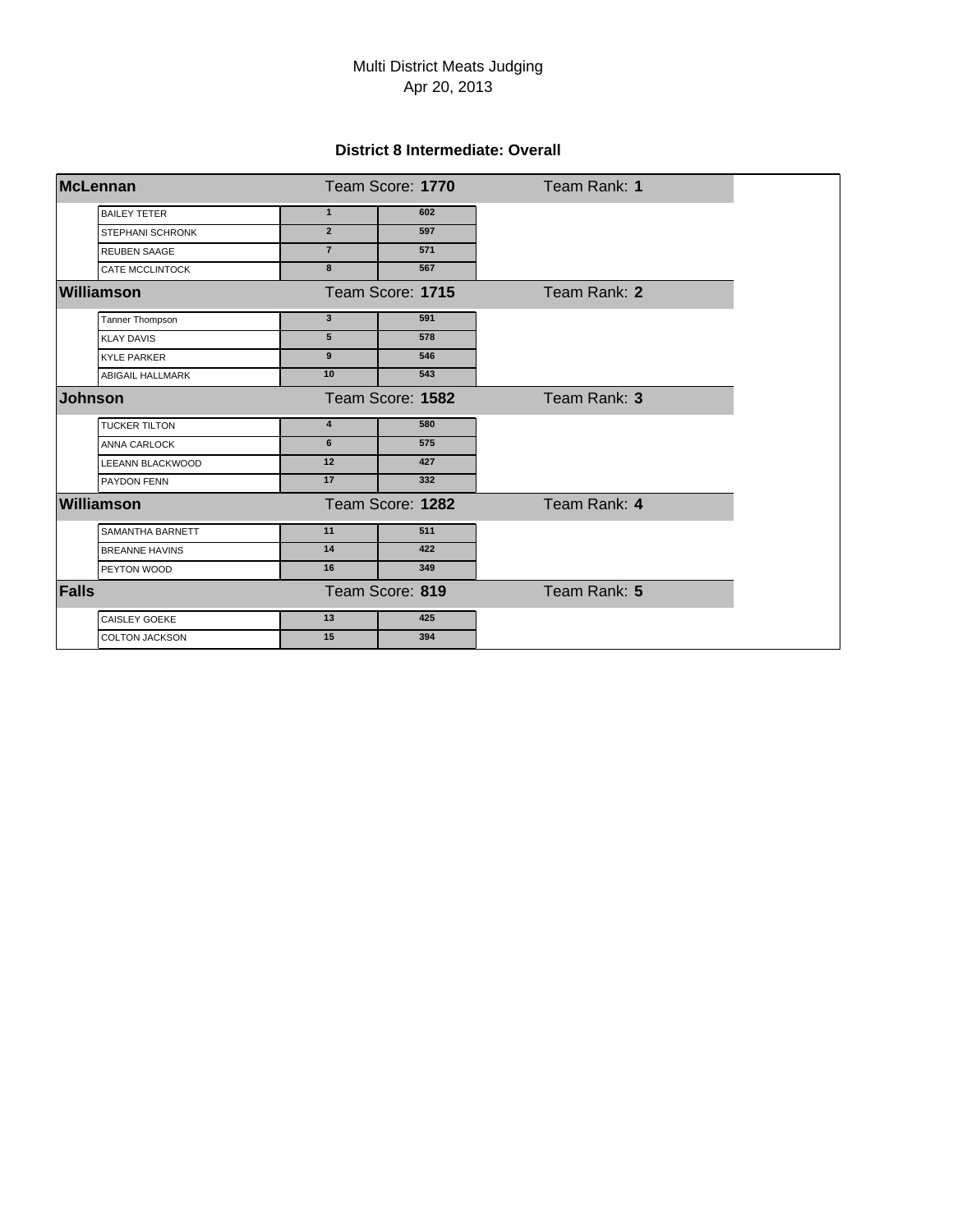# Multi District Meats Judging

District 8 Senior: Overall

# Apr 20, 2013

| Rank            | <b>Name</b>            | <b>Team Name</b> | <b>Total Score</b> |
|-----------------|------------------------|------------------|--------------------|
| 1               | <b>KYLIE BENNETT</b>   | McLennan         | 729                |
| $\overline{2}$  | <b>WILLIAM ROBERT</b>  | McLennan         | 712                |
| 3               | <b>MADDISON HOLDER</b> | Johnson          | 706                |
| $\overline{a}$  | <b>KAYLA BUSH</b>      | McLennan         | 703                |
| 5               | <b>TRAVIS TILTON</b>   | Johnson          | 696                |
| $6\phantom{1}6$ | <b>LANE KLUCK</b>      | McLennan         | 691                |
| $\overline{7}$  | <b>NOAH JONES</b>      | McLennan         | 661                |
| 8               | <b>NATHAN RUT</b>      | McLennan         | 654                |
| 9               | <b>ANDREW YOUNG</b>    | Johnson          | 600                |
| 10              | <b>JAKOB JONES</b>     | McLennan         | 579                |
| 11              | <b>DILLON HARPER</b>   | McLennan         | 498                |
| 12              | <b>JOSHUA GROSS</b>    | Johnson          | 422                |